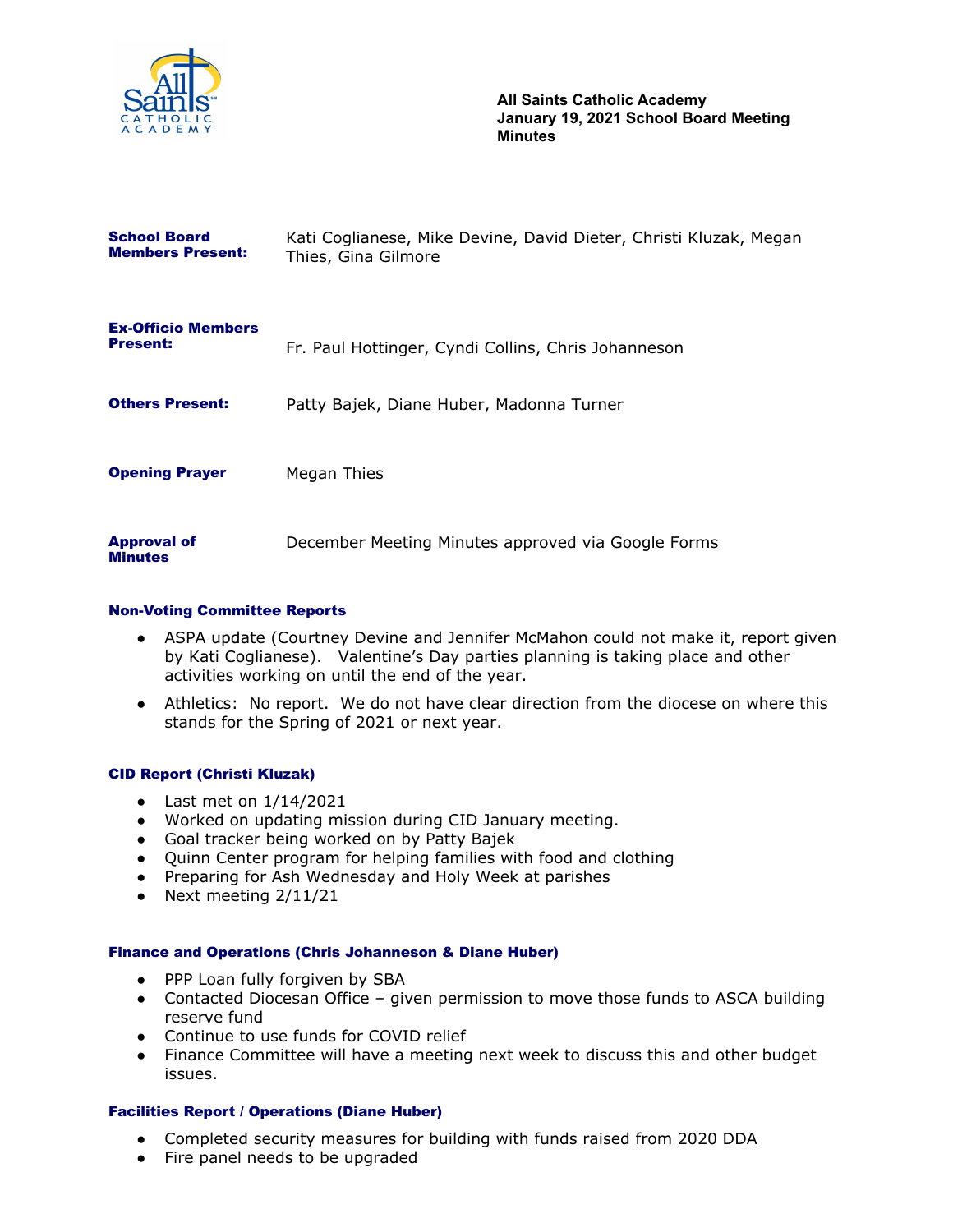

# Marketing Report (Megan Thies)

- Quick update did not meet this month due to so many moving pieces for Open House and MLK activities
- Before the holidays met and discussed least taxing ideas for teachers
- Working with ASPA and Catholic Identity Committee
- SSVC reached out to Megan on the DDA they are hopeful marketing can help them to improve getting the word out.
- $\bullet$  Meeting on the 22<sup>nd</sup> next month.

### Pastor Report (Fr. Paul)

- Pro-life assembly at Benet. Bishop Hicks came and led a procession with the Blessed Sacrament/Monstrance from Benet to St. Peter and Paul. Despite the cold weather attendance was high and it was beautiful to see.
- No news from the Bishop on changes expected to the educational environmental landscape.

#### Principal Report (Cyndi Collins)l

- Catholic Schools week almost complete for planning with COVID Protocols
- Will not be collecting coins, just checks and paper money, for orphanage
- Several dress down days during CSW
- St. Thomas Food Pantry collection was very successful.
- Iowa testing done in Fall of 2020 teachers are reviewing for improvement opportunities and to turn data into diocese. Also helps with direction for the coming year's curriculum.
- ACRE Assessment for Catholic Religious Education for  $5<sup>th</sup>$  and  $8<sup>th</sup>$  graders results used for future curriculum.
- COVID update cleaning every single day, throughout the day. ASCA is on the upper echelons of all schools Cindi is familiar with.
- Dr. Michael Boyle is sending out more information, and Cyndi will update the school community if there are any updates/changes to our current procedures.

# Agenda Items

- Enrollment Update (Patty Bajek):
	- Movement on current enrollment up by one. Currently 416 students.
	- Re-enrollment fee of \$250 Diane booked fees to all families on Jan. 15th
	- 33 new sibling applications for the coming 2021/2022 school year.
	- 385 students without new open enrollment
	- $\circ$  St. Irene will be closing 82 of these students will be looking for a new school.
	- $\circ$  Facebook page dedicated to help the families from St. Irene to decide where they will send their children next school year.
	- $\circ$  Open house virtual videos working Megan Barnhart was our technologist will begin filming this week. Bringing back ASCA Now News. Meeting with